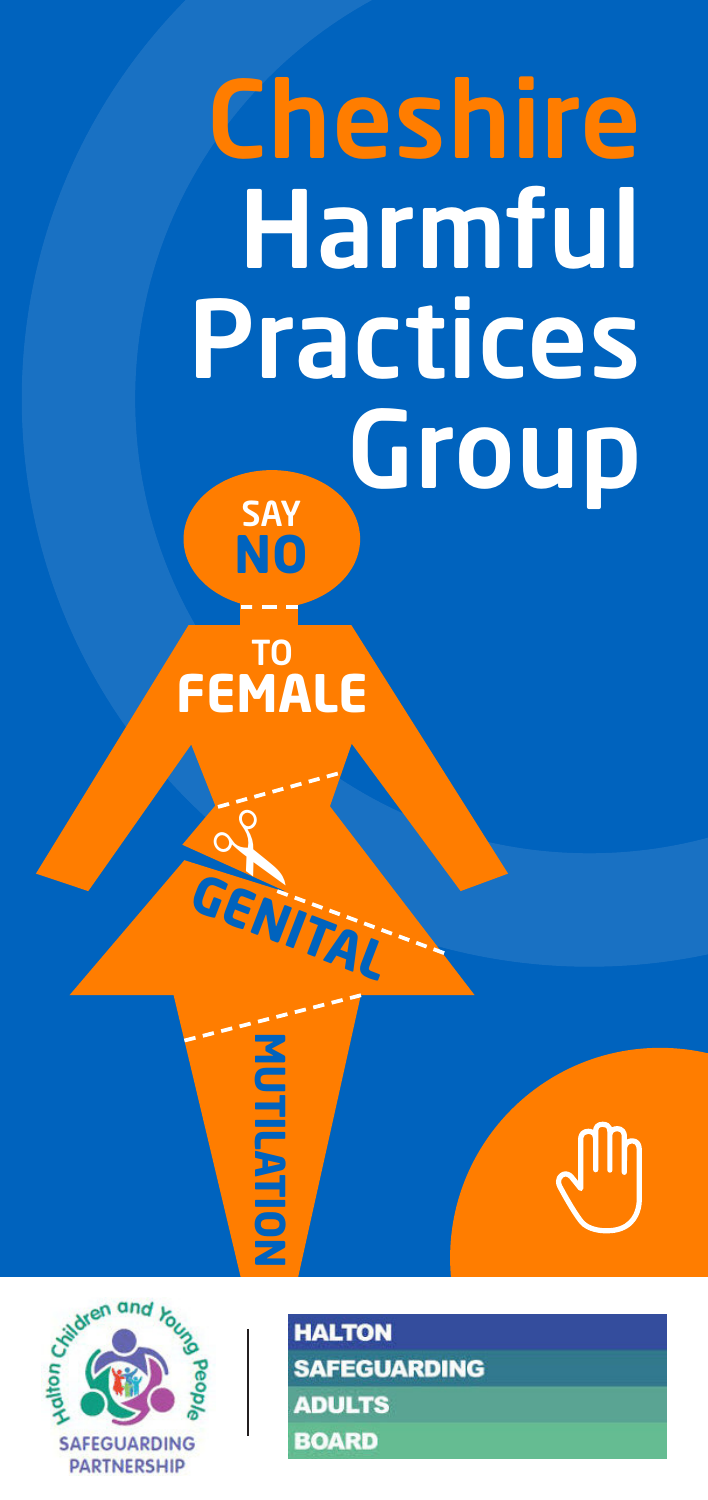### **Forced Marriage**



Families force their children to marry for a variety of reasons, including

- It's an important part of religion or culture
- Wanting to marry their children off in ex change for money
- Feeling pressured by their community or family members to follow traditions (honour)

It's not the same as an arranged marriage.

In an arranged marriage, people always have a choice.

Sometimes an arranged marriage can lead to a forced marriage if the person agrees to marry someone but then changes their mind.

Click on the links below to learn more about: Identifying and [Responding](https://www.gov.uk/guidance/forced-marriage) to Forced **[Marriage](https://www.gov.uk/guidance/forced-marriage)** Childline support for Forced [Marriage](https://www.childline.org.uk/info-advice/bullying-abuse-safety/crime-law/forced-marriage/)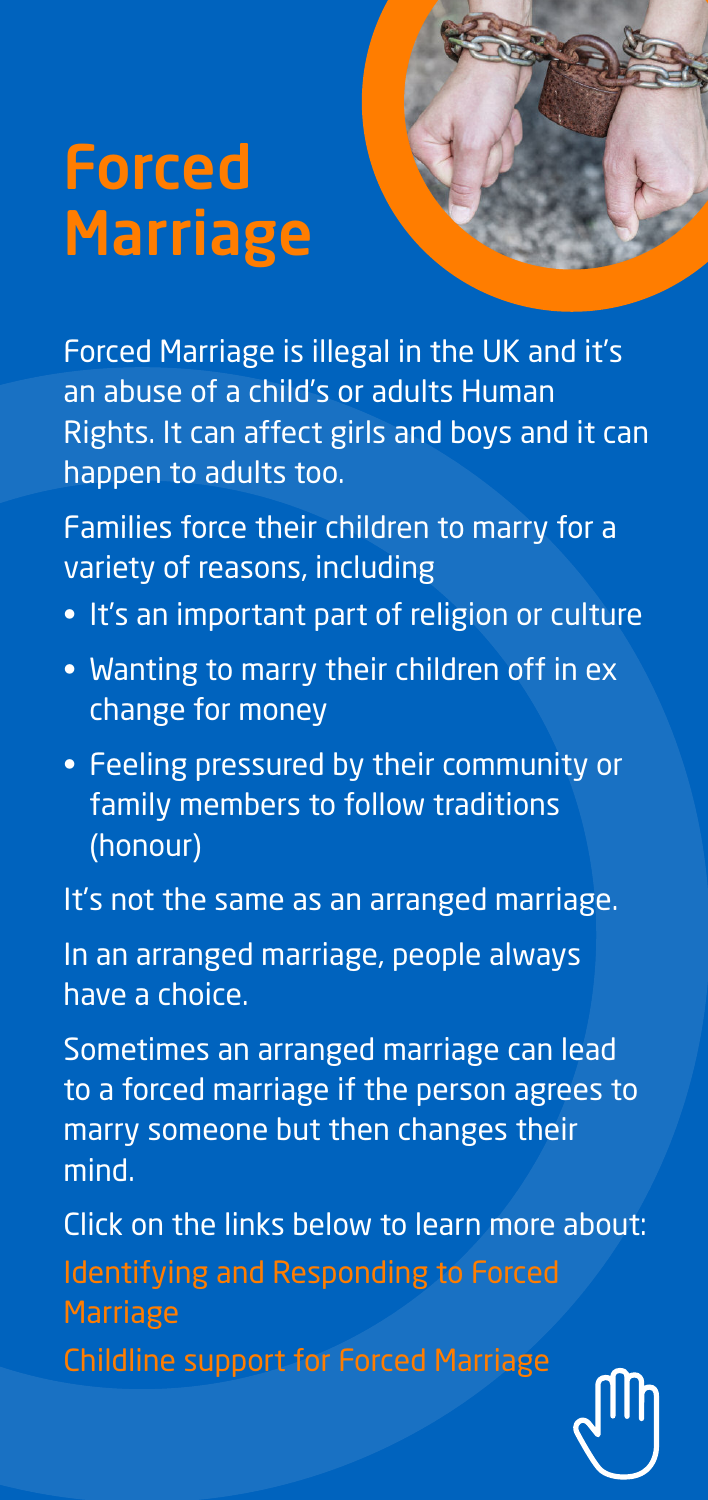

### **Female Genital Mutilation/Breast Ironing**

FGM involves the deliberate altering or removal of the genitalia for non-medical reasons. It's also known as 'female circumcision' or 'cutting'.

Breast Ironing or flattening involves the strapping or pounding of breasts over a period of time to reduce their size or delay their development.

These practices are carried out for cultural, religious and social reasons. Some families and communities believe that FGM benefits the girl e.g. preparing them for marriage or childbirth and that breast ironing deters unwanted sexual attention.

Both practices are harmful and illegal. They aren't required by any religion and cause significant health problems, even death.

Click the links to learn more about: [Mandatory](https://www.gov.uk/government/publications/mandatory-reporting-of-female-genital-mutilation-procedural-information/mandatory-reporting-of-female-genital-mutilation-procedural-information-accessible-version) Reporting of FGM Identifying and [Responding](http://nationalfgmcentre.org.uk/fgm/) to FGM Identifying and [Responding](http://nationalfgmcentre.org.uk/breast-flattening/) to Breast [Ironing](http://nationalfgmcentre.org.uk/breast-flattening/)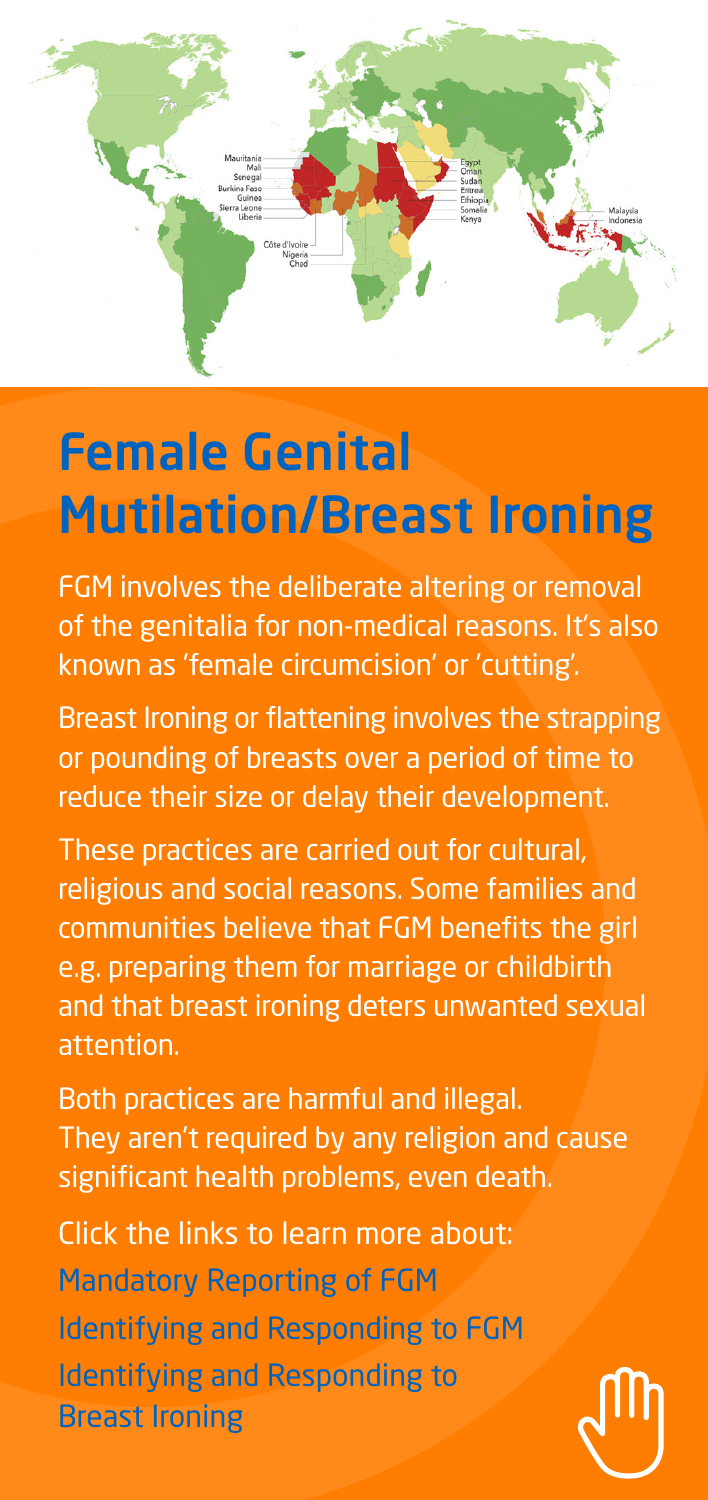### **Honour-Based Abuse**

Remembering Shafilea Ahmed

The concept of 'honour' for some communities is extremely important and to compromise this is to bring dishonour and shame. The punishment for bringing dishonour can be emotional abuse, physical abuse, family disownment and in some cases even murder.

There are often multiple perpetrators from the immediate family, sometimes the extended family and occasionally the community at large involved in this abuse. It is not determined by gender; both perpetrators and victims can be male or female.

Honour crimes are most prevalent within communities from South Asia, the Middle East, and North and East Africa. Reports come from Muslim, Sikh, Hindu, Orthodox Jewish and occasionally traveller communities.

Click the links to learn more about: Identifying and [Responding](https://safeguardinghub.co.uk/honour-based-abuse-the-facts/) to HBA [Supporting](https://karmanirvana.org.uk/) victims of HBA

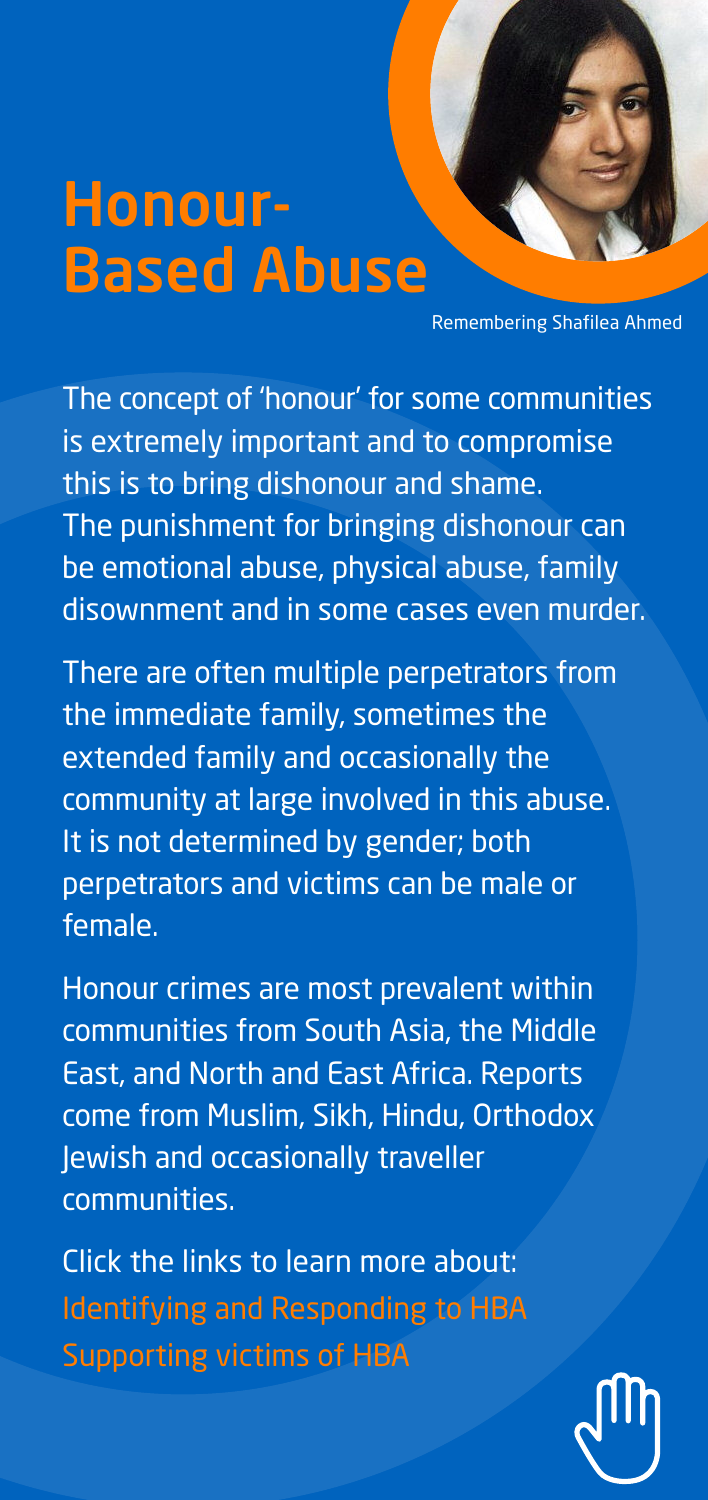## **Harmful Practices**

The National FGM Centre have created a helpful booklet that dispels the myths in relation to Harmful Practices you can find it here

Harmful [Practices](http://nationalfgmcentre.org.uk/wp-content/uploads/2020/03/Harmful-Practices-The-Most-Common-Misconceptions.pdf) - The most common [misconceptions](http://nationalfgmcentre.org.uk/wp-content/uploads/2020/03/Harmful-Practices-The-Most-Common-Misconceptions.pdf)

#### **Useful Information / Related Websites**

**Pan Cheshire Harmful Practices Procedures and Strategy** [https://www.proceduresonline.com/](https://www.proceduresonline.com/pancheshire/) [pancheshire/](https://www.proceduresonline.com/pancheshire/) **Forced Marriage Unit** [https://www.gov.uk/guidance/](https://www.gov.uk/guidance/forced-marriage) [forced-marriage](https://www.gov.uk/guidance/forced-marriage) **National FGM Centre** [http://nationalfgmcentre.org.uk/fgm/](http://nationalfgmcentre.org.uk/fgm/fgm-resources/) [fgm-resources/](http://nationalfgmcentre.org.uk/fgm/fgm-resources/) **Karma Nirvana** <https://karmanirvana.org.uk/>